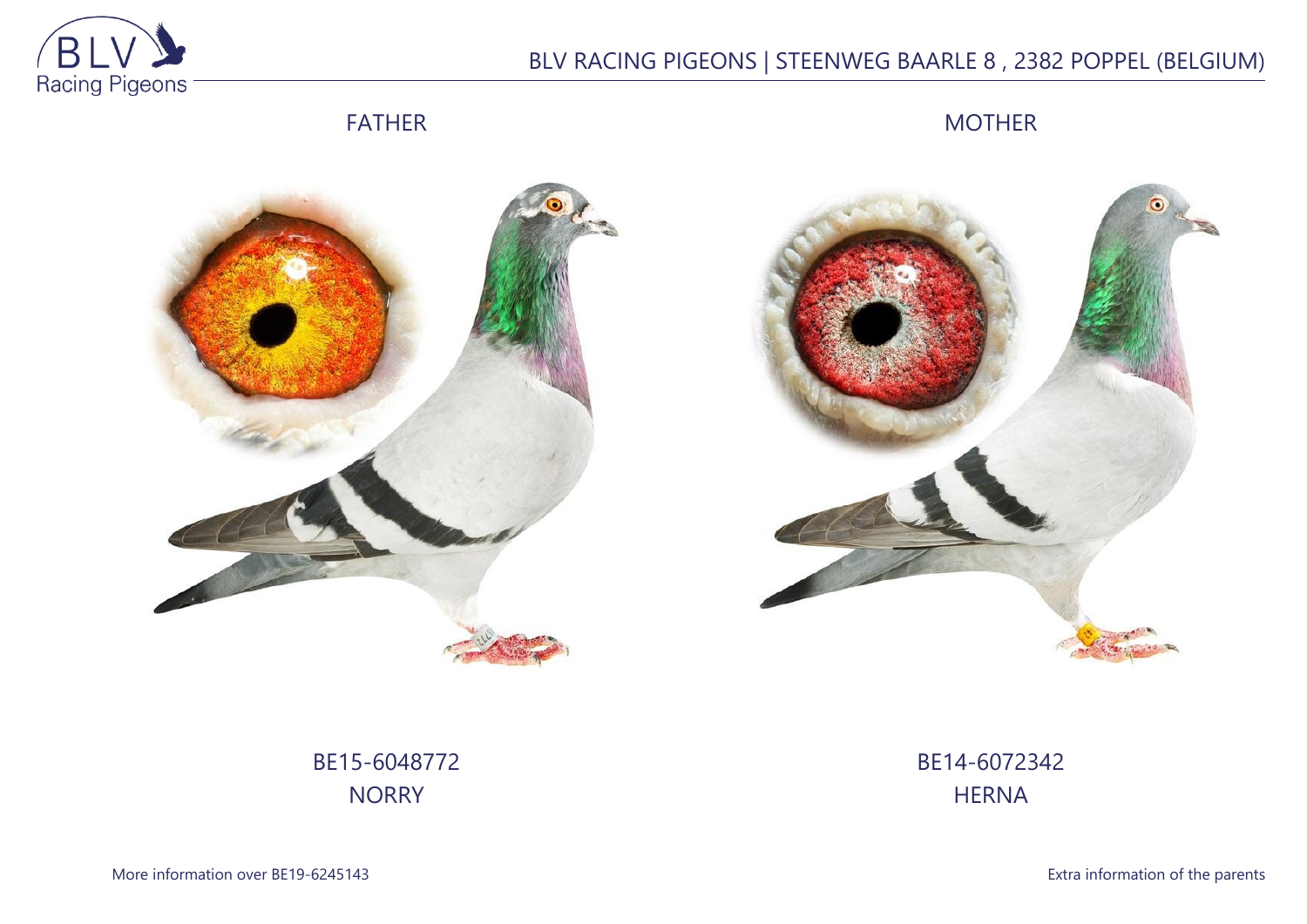

## BLV RACING PIGEONS | STEENWEG BAARLE 8 , 2382 POPPEL (BELGIUM)



| 6048772-15                                                                                                                                                                                                                                                                             | Norry                                                                                                                                                                                                                                                                                                                                                                                                                                 |                                                                                                                                                                                                                                                                                                                                                                                                                                                       |                                                                                                                                                                                                                                                                                                                                         |
|----------------------------------------------------------------------------------------------------------------------------------------------------------------------------------------------------------------------------------------------------------------------------------------|---------------------------------------------------------------------------------------------------------------------------------------------------------------------------------------------------------------------------------------------------------------------------------------------------------------------------------------------------------------------------------------------------------------------------------------|-------------------------------------------------------------------------------------------------------------------------------------------------------------------------------------------------------------------------------------------------------------------------------------------------------------------------------------------------------------------------------------------------------------------------------------------------------|-----------------------------------------------------------------------------------------------------------------------------------------------------------------------------------------------------------------------------------------------------------------------------------------------------------------------------------------|
| Vader van:<br>28. Nat. Argenton<br>36. Nat. Chateauroux<br>64. Nat. Chateauroux<br>3155978-14<br>Vuilen Goliath<br>samen kweek met<br>Gaby Vandenabeele<br>Grootvader van:<br>28. Nat. Argenton<br>36. Nat. Chateauroux<br>64. Nat. Chateauroux<br>104. Nat. Issoudun<br>M: 6072394-14 | $V \cdot 3095224 - 09$<br><b>GOLIATH</b><br>Full brother 2n place<br>one million dollar race<br>Full brother 1st prTours<br>Father Fyther<br>M: 6023320-12<br><b>NOOR</b><br>Vierzon IP 9950 d 1e<br>snelste van 15359 d<br>Bourges Nat. 13588d 17e<br>Argenton Nat. 22463d 117e<br>Gueret Nat. 2656d 146e<br>Dourdan 1228 d 4e<br>$\nabla 6062058-13$<br>Johan<br>Broer Laura, 1e Nat.<br><b>Bourges</b><br>M: 6023341-12<br>Natalie | $V.3199708-99$<br><b>NEPTUNUS</b><br>Blois 1345 d 21pr<br>Blois 581d 10 pr<br>M:4361085-07<br>dochter Champion<br>Checquer<br>$V: 6119144-11$<br>Sam<br>Vader Noor<br>1e Semi Nat. Vierzon<br>M:6111515-09<br>Minoe<br>Moeder "Noor"<br>1e Semi Nat. Vierzon<br>$\overline{V}$ 6033129-07<br>Rony<br>Zoon Kaasboer<br>Vader Laura, 1e Nat.bourge<br>M:6259169-08<br>Ema<br>Rechtstreeks L.B.J.<br>Geerinckx<br>$\nabla 6297742 - 10$<br>Dirk Van Dyck | IV: 3204047-91<br>M: 3211364-95<br>V: 4094638-01<br>M: 4081816-06<br>V: 6177698-08<br>Niels<br>M: 6163823-10<br>V: 6257098-03<br>Rik<br>M: 6242318-07<br>Beia<br>V: 6335690-98<br>"KAASBOER" superkweker<br>M: 6307210-04<br>Grootmoeder Laura<br>V: 6054295-05<br>M: 6054214-05<br>Chateaurouxke<br>6086300-03<br>IV:<br>M: 6453372-05 |
|                                                                                                                                                                                                                                                                                        |                                                                                                                                                                                                                                                                                                                                                                                                                                       | zomerjong<br>M-2035886-09<br>Barbara<br>1ste prov. Montlucon<br>1ste prov. Vierzon                                                                                                                                                                                                                                                                                                                                                                    | V: 2079799-05<br>Polleke<br>M: 6307259-04<br>moeder Barbara                                                                                                                                                                                                                                                                             |



| 6072342-14                                                                                                                                                 | Herna                                                                                                                                                                                |                                                                                                                                                                                                                                  |                                                                                                      |
|------------------------------------------------------------------------------------------------------------------------------------------------------------|--------------------------------------------------------------------------------------------------------------------------------------------------------------------------------------|----------------------------------------------------------------------------------------------------------------------------------------------------------------------------------------------------------------------------------|------------------------------------------------------------------------------------------------------|
| Zus Laura<br>(Gr) moeder van<br>10. Nat. Chateauroux<br>28. Nat. Argenton<br>36. Nat. Chateauroux<br>53. Nat. Argenton<br>60. Nat. Chateauroux             | $V: 6335690-98$<br>"KAASBOER" superkweker<br>vader en grootvader van<br>verschillende topduiven<br>1° Nat Gueret 14245d<br>1° Nat Bourges 17138d<br>1° Nat Z Argenton 3740d          | $V: 6235626 - 92$<br>Blauw<br>M:6404318-96<br><b>BLAUW</b>                                                                                                                                                                       |                                                                                                      |
| 6033129-07<br>Rony<br>Zoon Kaasboer<br>Vader Laura.1e Nat.bourge<br>Volle broer BE07-6033018<br>moeder Amalia 1Nat Asd 11<br>moeder Nikolaas1Nat Asd<br>13 | M: 6307210-04<br>Grootmoeder Laura<br>Grootmoeder Palme d'Or<br>Halfzus Gaston, Olympiade<br>duif Allround Uwe Berg                                                                  | $V· 6480508-00$<br>Blauw<br>Vader Olympiade duif<br>van Uwe Berg -Dortmund<br>M:6352928-99<br>Blauw                                                                                                                              | V: 6352940-99<br>Blauw<br>M: 6314427-98<br>Bluaw<br>V: 6372272-95<br>Blauw<br>M: 6427974-98<br>Blauw |
|                                                                                                                                                            | 6054295-05<br>Late Witte Willy                                                                                                                                                       | $\overline{V}$ 6354241-02<br><b>Wittekop Sylvester</b><br>vader van Super Willy<br>Miss Limoges                                                                                                                                  |                                                                                                      |
| M: 6259169-08<br>Ema<br>Rechtstreeks L.B.J.<br>Geerinckx<br>Moeder Laura 1e Nat.<br>Bourges in 2010                                                        | M: 6054214-05<br>Chateaurouxke<br><b>Blois 1/627d</b><br>Blois 2/2135 prov.<br>Chateauroux 6/2024 prov<br>Blois 13/1112 prov.<br>Montlucon 91/2264 prov.<br>Chateauroux 2/3391 iprov | M:6185637-98<br>Willyke<br>1e prov.Bourges 605 d<br>1e Noyon 156 d<br>$\sqrt{6278009-95}$<br>Vale 009 Superkweker<br>Noyon 1e 245d<br>Noyon 1e 172 d<br>M6541152-00<br>Wittekopje ijzeren<br>moeder Kleine<br>Dourdan 1ste 953 d |                                                                                                      |

Hok Van de Wouwer<br>Melkouwen 8 - 2590 Berlaar (Belgium)

Van de Wouwer Knot

Bluaw 6372272-95 8372272-95<br>Blauw<br>6427974-98<br>Blauw

**Hok Van de Wouwer** Melkouwen 8 - 2590 Berlaar (Belgium)

Van de Wouwer Kurt

More information over BE19-6245143 **Extra information of the parents**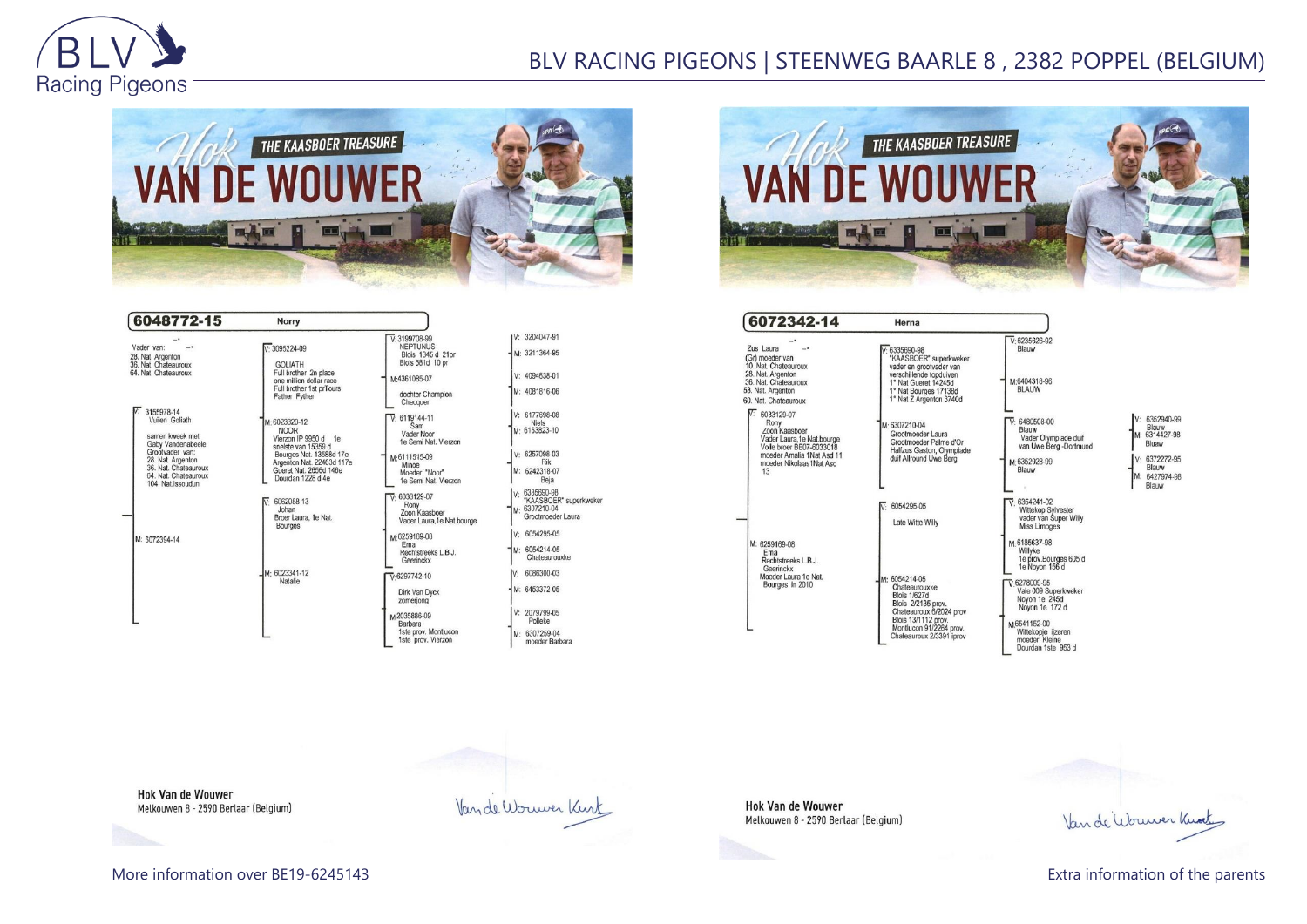

## More information of 6048772/2015

'Norry' is father of the toppers **- 'Norry's Girl 787' BE18-6063787 26. Nat. Zone Issoudun – 3,129 birds 2020 104. Nat. Issoudun – 10,603 birds 52. Nat. Zone Bourges - 7,514 birds 2018 298. Nat. Bourges – 23,854 birds 64. Nat. Chateauroux - 2,850 birds 2019 70. Nat. Zone Limoges – 5,115 birds 2020 262. Nat. Limoges - 15,979 birds 32. prov. Issoudun – 2,147 birds 2019 39. prov. Vierzon – 470 birds 2019 75. prov. Argenton - 2,579 birds 2019 423. Nat. Argenton – 16,762 birds 2020 355. Nat. Chateauroux – 12,855 birds 2018 679. Nat. Chateauroux – 24,617 birds 2019 789. Nat. Issoudun – 11,465 birds 2019 2. Melun – 420 birds - BE16-6023133 28. Nat. Argenton - 3,322 birds 2018 36. Nat. Chateauroux - 1,712 birds 2017 28. prov. Blois - 2,661 birds 2017 69. prov. Blois – 776 birds 2016 81. prov. Bourges - 1,371 birds 2017 110. Nat. Zone Argenton - 7,332 birds 2017 352. Nat. Argenton – 22,712 birds 123. Nat. Zone Bourges 8,989 birds 2016 457. Nat. Bourges – 28,078 birds 2016 294. Nat. Zone Chateauroux – 8,584 birds 2017 389. Nat. Zone Chateauroux – 4,398 birds 2017 - BE18-6063757 287. prov. Chevrainvilliers – 5,197 birds 2018 833. Nat. Chateauroux – 17,281 birds 2018 844. Nat. Zone Bourges – 7,514 birds 2018 885. Nat. Chateauroux – 12,855 birds 2018** 'Norry' is g.father of BE19-6134054 Ruymaekers-Vreys **53. Nat. Bourges – 22,506 birds 270. Nat. Issoudun – 18,176 birds 314. prov. Gueret – 1,462 birds 445. Nat. La Souterraine – 15,938 birds**

**625. prov. Argenton – 3,887 birds 6 races & 6 prizes, in best 10% - FATHER IS 'VUILEN GOLIATH', CO-BREEDING VANDENABEELE WITH VD WOUWER** H.brother (same father) to 'Fyther' Bert Vanden Berghe **1. Nat. Agen/Bordeaux old – 5,507 birds & fastest 11,112 birds 2013 50. Nat. Narbonne yl. 2012 – 6,933 birds / 54. Int. 11,000 birds 2. I-prov. Narbonne yl. – 405 birds / 1. local 144 birds** - 'Fyther' is (grand)father of **1. Vierzon - 781 birds / 2. prov. 7,056 birds 1. European / 56. Int. final race Kaier One Loft Race** - 'Fyther' is nest mate to **8. Nat. Chateauroux - 15,902 birds** H.brother (same father) to 'Angeline', at Chris Debacker mother of toppers **4. prov. acebird KBDB ('Belinda') 1. prov. Poitiers - 1,688 birds ('Dario') 2. prov. Chateauroux - 2,791 birds / 3. Nat. Zone 5,090 birds ('Belinda') 23. Nat. Chateauroux -14,762 birds 2016 1. Brionne - 75 birds 2016 ('Baltasar') Winners 85.-117.-118.-139. National Winners of 15.-16.-17.-23.-29.-41.-50.-54.-61.-69.-79.-98. prov.** Bred from 'Goliath', super son of 'Neptunus' **1. prov. Chateauroux - 436 birds 1. Chartres - 164 birds 2. prov. Ruffec - 1,600 birds 8. prov. Chateauroux - 4,221 birds Also 13.-15.-21.-57. prov. Wonder breeder at Gaby Vandenabeele** Bred from 'Noor' **1. s-Nat. Vierzon - 10,480 birds 2014 / fastest against 15,359 birds 7. Nat. Zone Bourges - 3,493 birds 2013 / 17. Nat. 13,588 birds 45. Nat. Zone / 117. Nat. Argenton - 22,463 birds 2013 61. Nat. Zone / 146. Nat. Guéret - 2,656 birds 2013 Also winner 151.-190.-195.-388. Nat. Zone** 'Noor' is daughter of 'Minoe' 515/09 **27. s-Nat. Vierzon - 4,298 birds 2010 39. Nat. Bourges - 17,138 birds 2010** - Full sister to 'Tia' 661/08 **2. Nat. La Souterraine - 3,562 birds 2011 2. prov. Montlucon – 1,260 birds 5. prov. / 11. Nat. Guéret - 2,953 birds 2010 5. prov. Châteauroux - 2,055 birds 2011 / 64. Nat. 20,517 birds 15. s-Nat. Vierzon - 11,062 birds 2011**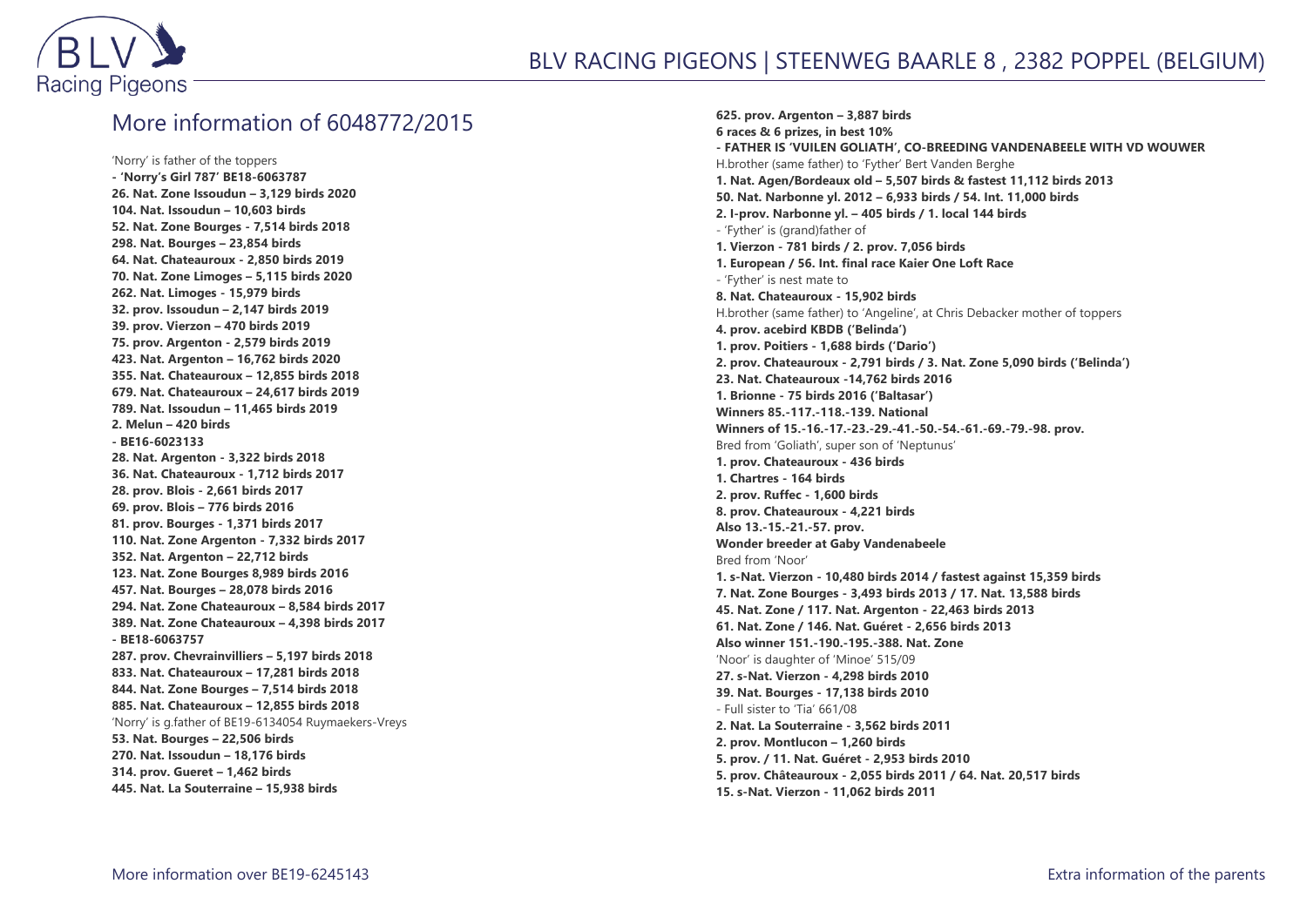

- 'Tia' is mother of 'Jetje' 284/12 **1. prov. / 5. Nat. Zone / 40. Nat. La Souterraine YL - 11,236 birds Also winner 23.-67.-72.-82.-120.-263.-290. Nat. Zone / s-Nat.** 'Noor' is inbred from g.son x g.daughter of 'Kaasboer' **Famous base breeder Gaston Van De Wouwer 'Kaasboer' descendants most impressive victories 3x Olympiad bird … at least 3x 1. Nat. acebird KBDB Winner of at least 16x 1. National … at least 2x Car winners in SAMDPR Hebei Movie-TV Race China 2013 OLR China - MOTHER IS 'NORIANA', FROM SUPER PAIR 'JOHAN' X 'NATALIE'** Full sister to 'Barabas', grandfather of a/o **- 'Leyla' 019/16 5. prov. Blois - 1,581 birds 2018 9. prov. Vierzon – 217 birds 10. Nat. Zone / 53. Nat. Argenton - 11,506 birds 2017 15. Nat. Zone / 60. Nat. Chateauroux - 20,522 birds 2019 19. Nat. Zone / 89. Nat. Chateauroux - 18,799 birds 2018 21. Nat. Zone / 91. Nat. Bourges - 28,078 birds 2016 30. Nat. Zone / 91. Nat. Chateauroux - 14,955 birds 2017 55. Nat. Zone / 120. Nat. Bourges - 24,055 birds 2019 75. Nat. Zone / 401. Nat. Bourges – 5,831 birds 2018 97. Nat. Zone Chateauroux - 2,157 birds 2018 Also 370.-424.-582. Nat. & also 58.-77.-79.-98. prov. Also 4.-6.-9.-9. in small middle dist. racing - 'Laurette' 349/17 1. Noyon – 976 birds 2. Nat. Zone Chateauroux – 8,486 birds 2018 10. Nat. Chateauroux - 27,081 birds 7. prov. Vierzon – 217 birds 2019 91. Nat. Chateauroux - 2,850 birds 2019 63. Nat. Zone / 131. Nat. Bourges - 38,456 birds 2017 55. Nat. Zone / 186. Nat. Argenton - 19,859 birds 2018 84. Nat. Zone / 255. Nat. Chateauroux - 18,499 birds 2017 297. Nat. Argenton – 3,322 birds 2018 58. prov. Vierzon - 2,288 birds 2019 75. prov. Bourges - 3,201 birds 2018 - BE18-6063747 92. prov. Chevrainvilliers – 5,197 birds 2018 346. Nat. Chateauroux – 17,281 birds 2018 493. Nat. Argenton – 16,496 birds 2018** Full sister to BE14-6072247 **36. Nat. Zone Brive – 2,757 birds / 133. Nat. 5,952 birds 2016**

**66. Nat. Zone Chateauroux – 1,971 birds / 247. Nat. 6,850 birds 2015 95. Nat. Zone Argenton – 3,629 birds / 177. Nat. 13,629 birds 2016 258. Nat. Zone Argenton – 6,099 birds 2015 439. Nat. Zone Bourges – 7,739 birds 2014** Bred from 'Johan', full brother to a/o **- 'Laura'; 1. Nat. Bourges 17,061 birds 2010 & fastest from 39,577 birds 7. prov. Bourges2,312 birds … 74. Nat. Bourges 37,357 birds - 'Serena'; 1. Nat. Zone Poitiers YL 2,538 birds 2013 Breeder of 'Laury', Current super breeder 2020 at Van De Wouwer (G.)father 3. prov., 4. Zone, 16.-48.-52.-69. National - 'Femke'; 8. I.prov. Bourges YB 2,263 birds 2011 Total 5x top 100 Nat. Zone / prov. … also 20.-135.-137. Nat. Mother of 'Na fi', 1. prov. Argenton YB 2014 - 'Herna'; Current 2020 super breeder Van De Wouwer Offspring wins at least 36x top 100 Nat. Zone/prov. 1. Noyon – 976 birds … 5. prov. Blois - 1,581 birds 2018 10. Nat. Chateauroux 27,081 birds … 28. Nat. Argenton 3,322 birds 2018 Also 36.-53.-53.-60.-64.-89.-91.-91.-91.-104.-120.-131. National**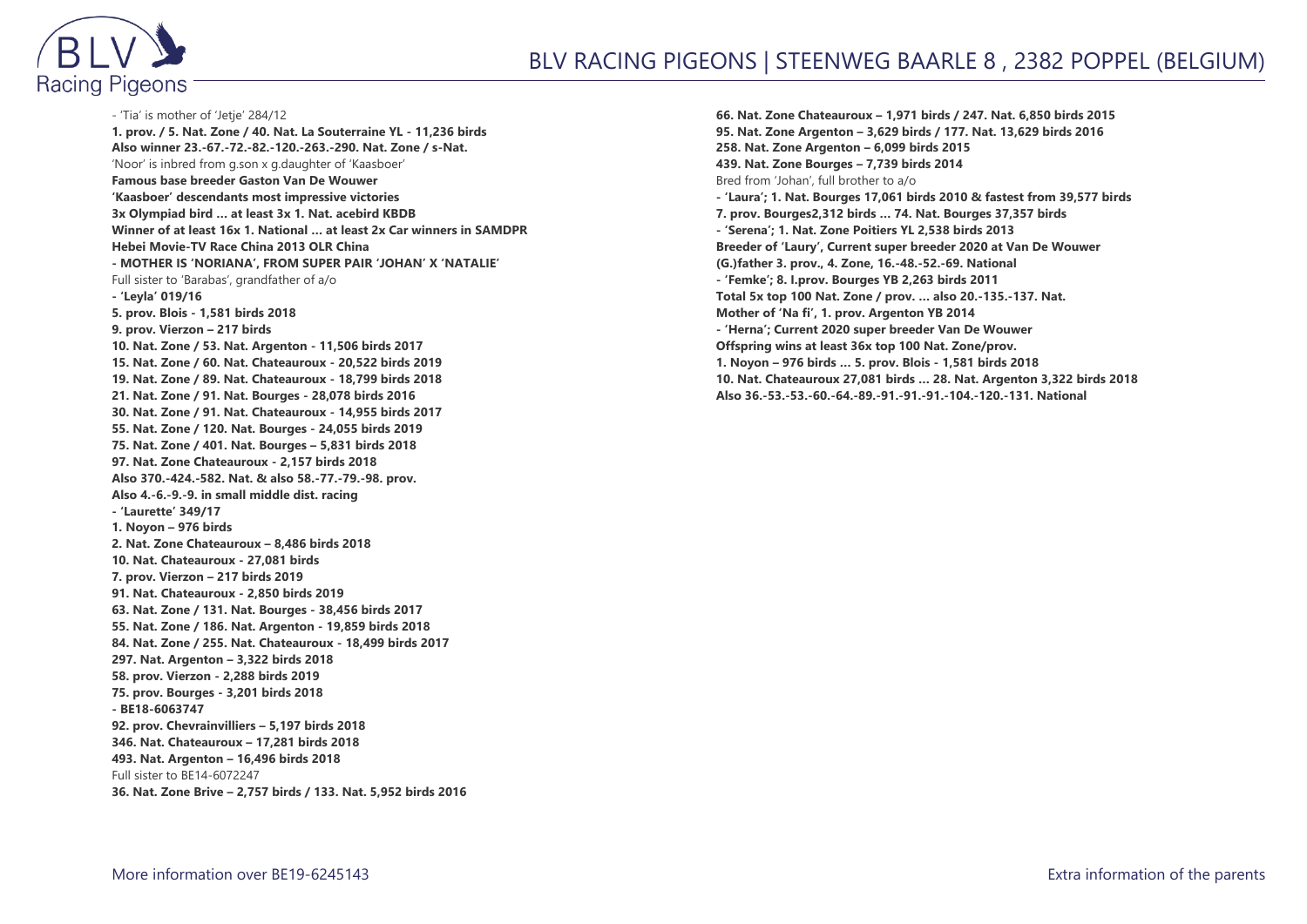

## More information of 6072342/2014

**Never raced, summer youngster 2014** 'Norry' x 'Herna' are parents of **- 'Norry's Girl 787' BE18-6063787 26. Nat. Zone Issoudun – 3,129 birds 2020 104. Nat. Issoudun – 10,603 birds 52. Nat. Zone Bourges - 7,514 birds 2018 298. Nat. Bourges – 23,854 birds 64. Nat. Chateauroux - 2,850 birds 2019 70. Nat. Zone Limoges – 5,115 birds 2020 262. Nat. Limoges - 15,979 birds 32. prov. Issoudun – 2,147 birds 2019 39. prov. Vierzon – 470 birds 2019 75. prov. Argenton - 2,579 birds 2019 423. Nat. Argenton – 16,762 birds 2020 355. Nat. Chateauroux – 12,855 birds 2018 679. Nat. Chateauroux – 24,617 birds 2019 789. Nat. Issoudun – 11,465 birds 2019 2. Melun – 420 birds - BE16-6023133 28. Nat. Argenton - 3,322 birds 2018 36. Nat. Chateauroux - 1,712 birds 2017 28. prov. Blois - 2,661 birds 2017 69. prov. Blois – 776 birds 2016 81. prov. Bourges - 1,371 birds 2017 352. Nat. Argenton – 22,712 birds 457. Nat. Bourges – 28,078 birds 2016 294. Nat. Zone Chateauroux – 8,584 birds 2017 389. Nat. Zone Chateauroux – 4,398 birds 2017 - BE18-6063757 287. prov. Chevrainvilliers – 5,197 birds 2018 833. Nat. Chateauroux – 17,281 birds 2018 844. Nat. Zone Bourges – 7,514 birds 2018 885. Nat. Chateauroux – 12,855 birds 2018** 'Herna' is also mother 'Laurent', breeder of a/o **- 'Leyla' 019/16 5. prov. Blois - 1,581 birds 2018 9. prov. Vierzon – 217 birds 10. Nat. Zone / 53. Nat. Argenton - 11,506 birds 2017 15. Nat. Zone / 60. Nat. Chateauroux - 20,522 birds 2019**

**19. Nat. Zone / 89. Nat. Chateauroux - 18,799 birds 2018 21. Nat. Zone / 91. Nat. Bourges - 28,078 birds 2016 30. Nat. Zone / 91. Nat. Chateauroux - 14,955 birds 2017 55. Nat. Zone / 120. Nat. Bourges - 24,055 birds 2019 75. Nat. Zone / 401. Nat. Bourges – 5,831 birds 2018 97. Nat. Zone Chateauroux - 2,157 birds 2018 Also 370.-424.-582. Nat. & also 58.-77.-79.-98. prov. Also 4.-6.-9.-9. in small middle dist. racing - 'Laurette' 349/17 1. Noyon – 976 birds 2. Nat. Zone Chateauroux – 8,486 birds 2018 10. Nat. Chateauroux - 27,081 birds 7. prov. Vierzon – 217 birds 2019 91. Nat. Chateauroux - 2,850 birds 2019 63. Nat. Zone / 131. Nat. Bourges - 38,456 birds 2017 55. Nat. Zone / 186. Nat. Argenton - 19,859 birds 2018 84. Nat. Zone / 255. Nat. Chateauroux - 18,499 birds 2017 297. Nat. Argenton – 3,322 birds 2018 58. prov. Vierzon - 2,288 birds 2019 75. prov. Bourges - 3,201 birds 2018 - BE18-6063747 92. prov. Chevrainvilliers – 5,197 birds 2018 346. Nat. Chateauroux – 17,281 birds 2018 493. Nat. Argenton – 16,496 birds 2018** 'Herna' is g.mother of BE19-6134054 Ruymaekers-Vreys **53. Nat. Bourges – 22,506 birds 270. Nat. Issoudun – 18,176 birds 445. Nat. La Souterraine – 15,938 birds 6 races & 6 prizes, in best 10%** Full sister to 'Laura' **1. Nat. Bourges 2010 - 17,061 birds & fastest from 39,577 birds 7. prov. Bourges - 2,312 birds 74. Nat. Bourges - 37,357 birds Also winner of 25.-45.-63. provincial** Full sister to 'Serena' 303/12 **1. Nat. Zone Poitiers YL - 2,538 birds 2013** - 'Serena' is breeder of 'Laury' BE14-3150674 **Current 2020 super breeder at Van De Wouwer**